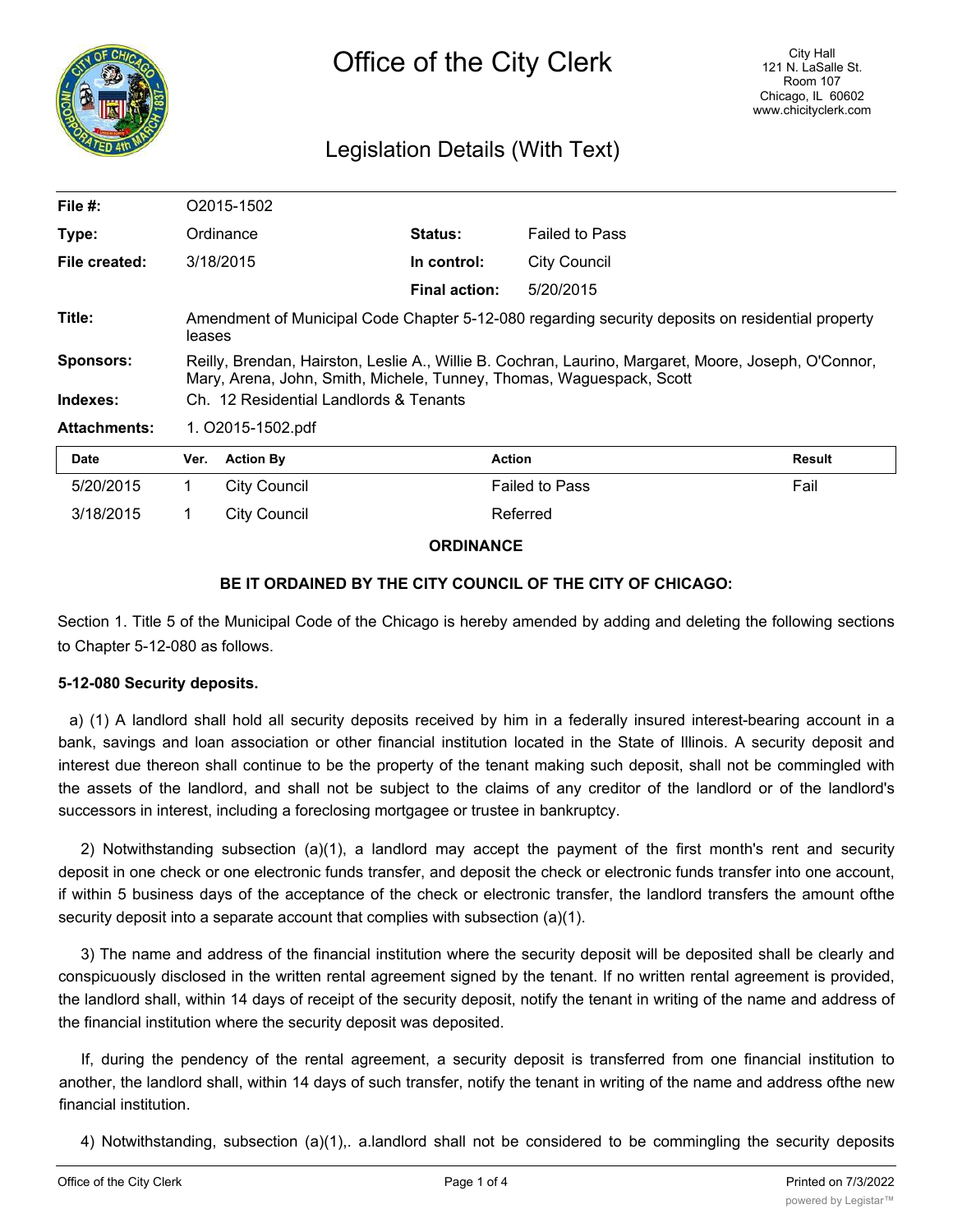with the landlord's assets if there is excess interest in the account in which the security deposits are deposited. "Excess interest" means the amount of money in excess of the total amount of security deposits deposited into the account plus any interest due thereon.

b) (1) Except as provided for in subsection (b)(2), any landlord who receives a security deposit from a tenant or prospective tenant shall give said tenant or prospective tenant at the time of receiving such security deposit a receipt indicating the amount of such security deposit, the name of the person receiving it and, in the case of the agent, the name of the landlord for whom such security deposit is received, the date on which it is received, and a description of the dwelling unit. The receipt shall be signed by the person receiving the security deposit. Failure to comply with this subsection shall entitle the tenant to immediate return of security deposit.

(2) Upon payment of the security deposit by means of an electronic funds transfer, the landlord shall give the tenant a receipt that complies with subsection (b)(1), or an electronic receipt that acknowledges the receipt of the security deposit. The electronic receipt shall set forth the date of the receipt of the security deposit, the amount of the deposit, a description of the dwelling unit and an electronic or digital signature, as those terms are defined in 5 ILCS 175/5-105, of the person receiving the deposit.

c) A landlord who holds a security deposit or prepaid rent pursuant to this section for more than six months shall pay interest to the tenant accruing from the beginning date of the rental term specified in the rental agreement at the rate determined in accordance with Section 5-12-081 for the year in which the rental agreement was entered into. The landlord shall, within 30 days after the end of each 12-month rental period, pay to the tenant any interest, by cash or credit to be applied to the rent due.

d) The landlord shall, within 45 days after the date that the tenant vacates the dwelling unit or within seven days after the date that the tenant provides notice of termination of the rental agreement pursuant to Section 5-12-110(g), return to the tenant the security deposit or any balance thereof and the required interest thereon; provided, however, that the landlord, or successor landlord, may deduct from such security deposit or interest due thereon for the following:

1) Any unpaid rent which has not been validly withheld or deducted pursuant to state or federal law or local ordinance; and

2) A reasonable amount necessary to repair any damage caused to the premises by the tenant or any person under the tenant's control or on the premises with the tenant's consent, reasonable wear and tear excluded. In case of such damage, the landlord shall deliver or mail to the last known address of the tenant within 30 days an itemized statement of the damages allegedly caused to the premises and the estimated or actual cost for repairing or replacing each item on that statement, attaching copies of the paid receipts for the repair or replacement. If estimated cost is given, the landlord shall furnish the tenant with copies of paid receipts or a certification of actual costs of repairs of damage if the work was performed by the landlord's employees within 30 days from the date the statement showing estimated cost was furnished to the tenant.

e) In the event of a sale, lease, transfer of ownership or control or other direct or indirect disposition of residential real property by a landlord who has received a security deposit or prepaid rent from a tenant, the successor landlord of such property shall be liable to that tenant for any security deposit, including statutory interest, or prepaid rent which the tenant has paid to the transferor.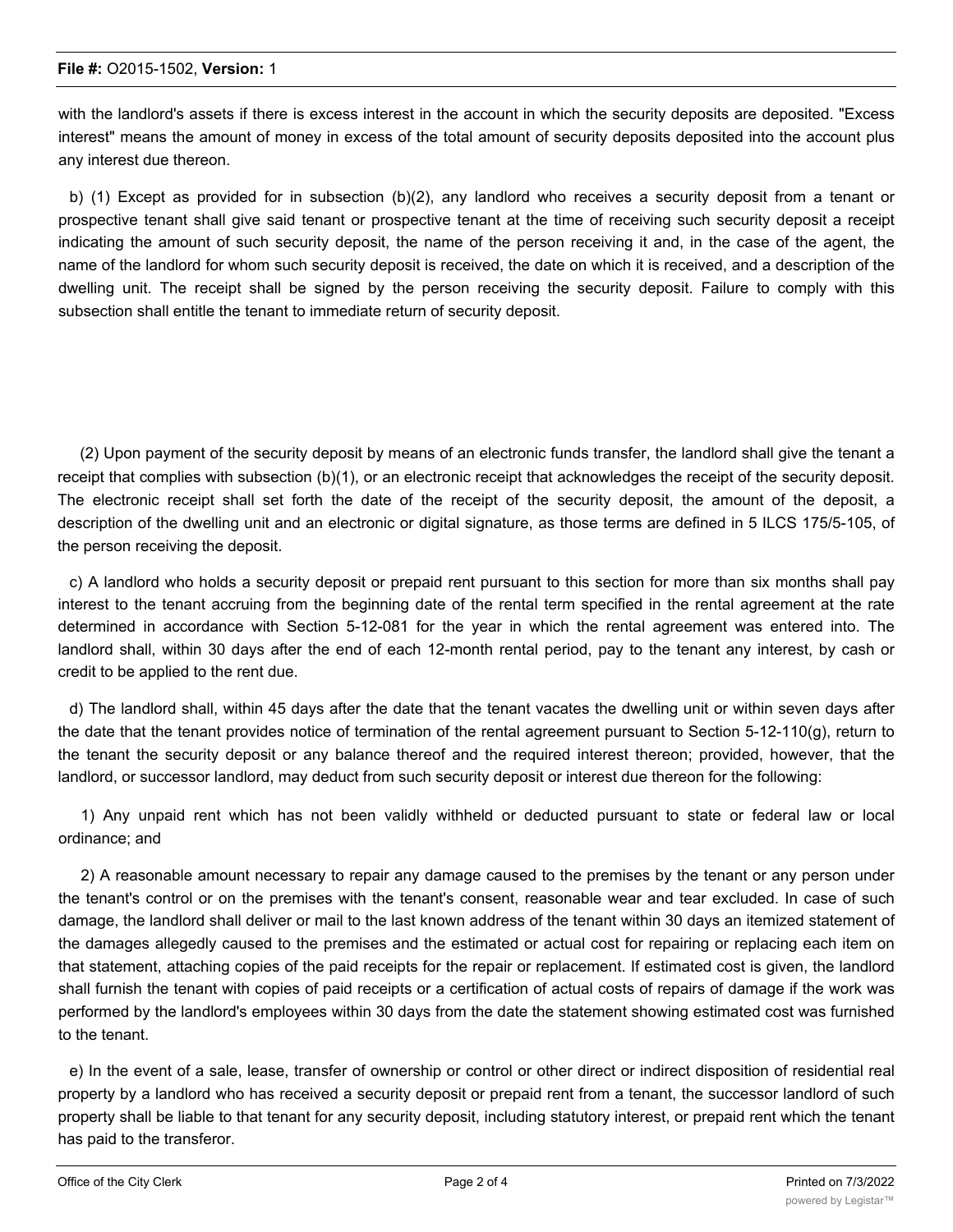The successor landlord shall, within 14 days from the date of such transfer, notify the tenant who made such security deposit by delivering or mailing to the tenant's last known address that such security deposit was transferred to the successor landlord and that the successor landlord is holding said security deposit. Such notice shall also contain the successor landlord's name, business address, and business telephone number of the successor landlord's agent, if any. The notice shall be in writing.

The transferor shall remain jointly and severally liable with the successor landlord to the tenant for such security deposit or prepaid rent, unless and until such transferor transfers said security deposit or prepaid rent to the successor landlord and provides notice, in writing, to the tenant of such transfer of said security deposit or prepaid rent, specifying the name, business address and business telephone number of the successor landlord or his agent within ten days of said transfer.

(f) (1) Subject to subsection (f)(2), if the landlord fails to comply with any provision of Section 5-12-080(a) - (e), the tenant shall may be awarded damages in an amount equal to two times the security deposit plus interest at a rate determined in accordance with Section 5-12-081. This subsection does not preclude the tenant from recovering other damages to which he may be entitled under this chapter.

(2) If a landlord pays the interest on a security deposit or prepaid rent within the 30-day period provided for in subsection (c), or within the 45-day period provided for in subsection (d), whichever is applicable, but the amount of interest is deficient, the landlord shall not be liable for damages under subsection (f)(2) unless:

A) the tenant gives written notice to the landlord that the amount of the interest returned was deficient; and

- B) within fourteen days of the receipt of the notice, the landlord fails to either:
- i) pay to the tenant the correct amount of interest due plus \$50.00; or

ii) provide to the tenant a written response which sets forth an explanation of how the interest paid was calculated.

If the tenant disagrees with the calculation of the interest, as set forth in the written response, the tenant may bring a cause of action in a court of competent jurisdiction challenging the correctness of the written response. If the court determines that the interest calculation was not accurate, the tenant stett may be awarded damages in an amount equal to two times the security deposit plus interest at a rate determined in accordance with Section 5-12- 081.

Section 2. This ordinance shall take effect 10 days after passage and publication...

## **Chicago City Council1 Go-Sponsor Addition/Change**